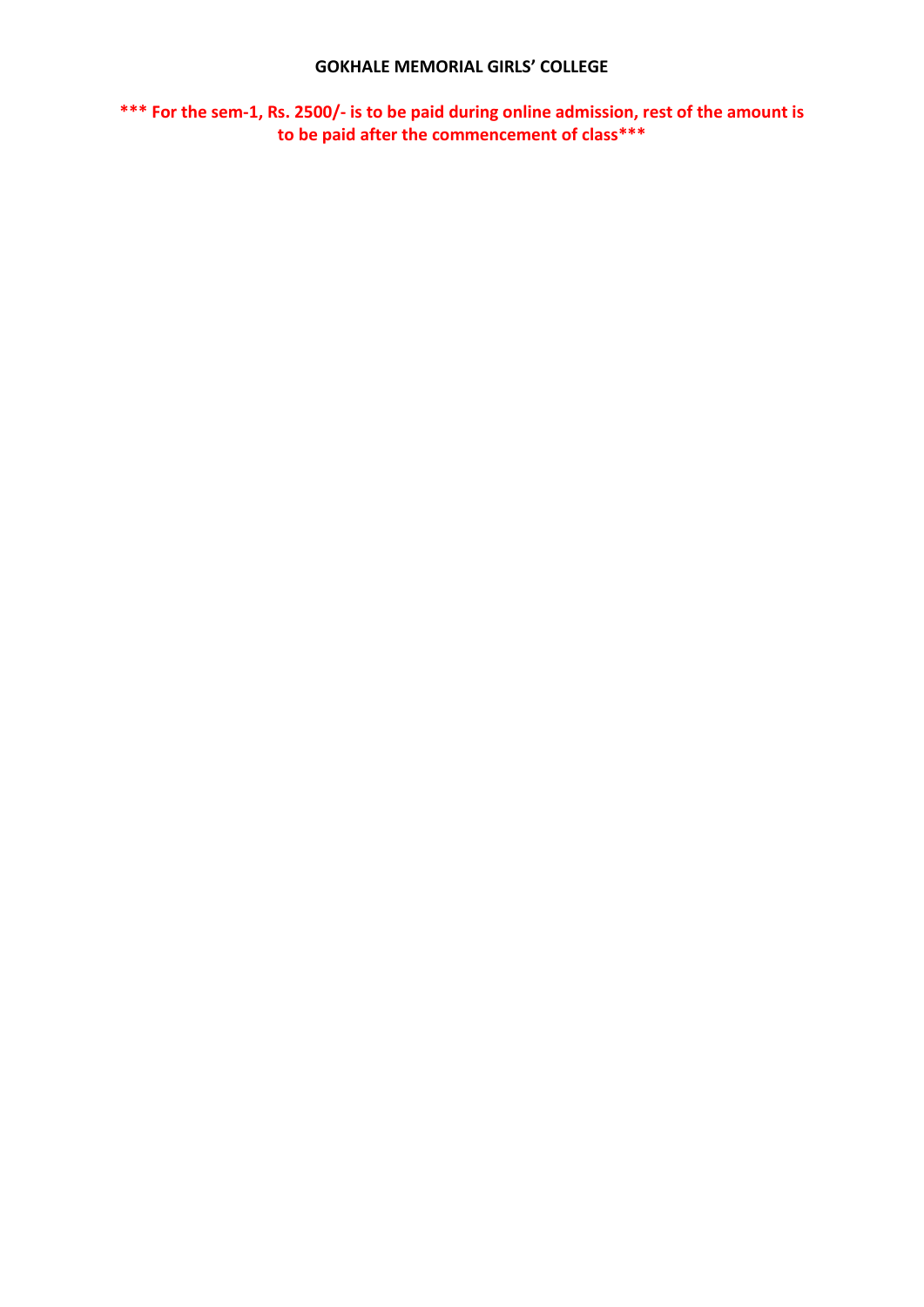| <b>Subject</b>   | <b>Stream</b> | <b>GE Subject combinations</b>       | For sem-1 (GE-1)         | Fees for<br>Sem-1 | Total<br>Course<br>Fees<br>For all<br>six<br>semest<br>ers |
|------------------|---------------|--------------------------------------|--------------------------|-------------------|------------------------------------------------------------|
|                  | B.A.          | Philosophy and Sanskrit              | Philosophy               | $9650/-$          | 52400/-                                                    |
|                  | B.A.          | Philosophy and Sanskrit              | Sanskrit                 | 9650/-            | 52400/-                                                    |
|                  | B.A.          | Philosophy and Political Science     | <b>Political Science</b> | $9650/-$          | 52400/-                                                    |
|                  | B.A.          | Philosophy and Political Science     | Philosophy               | 9650/-            | 52400/-                                                    |
|                  | B.A.          | <b>History and Political Science</b> | History                  | 9650/-            | 52400/-                                                    |
|                  | B.A.          | <b>History and Political Science</b> | <b>Political Science</b> | 9650/-            | 52400/-                                                    |
|                  | B.A.          | Geography and Sanskrit               | Geography                | 10570/-           | 56080/-                                                    |
|                  | B.A.          | Geography and Sanskrit               | Sanskrit                 | 9650/-            | 52400/-                                                    |
| <b>Bengali</b>   | B.A.          | <b>History and Sanskrit</b>          | Sanskrit                 | 9650/-            | 52400/-                                                    |
|                  | B.A.          | History and Sanskrit                 | History                  | 9650/-            | 52400/-                                                    |
|                  | B.A.          | Geography and Political Science      | Geography                | 10570/-           | 56080/-                                                    |
|                  | B.A.          | Geography and Political Science      | <b>Political Science</b> | 9650/-            | 52400/-                                                    |
|                  | B.A.          | History and Philosophy               | Philosophy               | $9650/-$          | 52400/-                                                    |
|                  | B.A.          | History and Philosophy               | History                  | $9650/-$          | 52400/-                                                    |
|                  | B.A.          | <b>Education and Sociology</b>       | Sociology                | 9650/-            | 52400/-                                                    |
|                  | B.A.          | <b>Education and Sociology</b>       | Education                | 9650/-            | 52400/-                                                    |
| <b>Chemistry</b> | B.Sc.         | Mathematics and Physics              | <b>Mathematics</b>       | 11480/-           | 63380/-                                                    |
|                  |               | Mathematics and Physics              | Physics                  | 12280/-           | 66580/-                                                    |
|                  | B.Sc.         | Mathematics and Political Science    | Mathematics              | 9860/-            | 53660/-                                                    |
|                  | B.Sc.         | Mathematics and Political Science    | <b>Political Science</b> | 9860/-            | 53660/-                                                    |
| <b>Economics</b> | B.Sc.         | Mathematics and English              | Mathematics              | 9860/-            | $\overline{53660}$ /-                                      |
|                  | B.Sc.         | Mathematics and English              | English                  | 9860/-            | 53660/-                                                    |
|                  | B.Sc.         | Mathematics and Sociology            | Mathematics              | 9860/-            | 53660/-                                                    |
|                  | B.Sc.         | Mathematics and Sociology            | Sociology                | 9860/-            | 53660/-                                                    |
|                  | B.A.          | <b>History and Political Science</b> | History                  | $9650/-$          | 52400/-                                                    |
|                  | B.A.          | <b>History and Political Science</b> | <b>Political Science</b> | 9650/-            | 52400/-                                                    |
|                  | B.A.          | History and Philosophy               | History                  | 9650/-            | 52400/-                                                    |
| <b>Education</b> | B.A.          | History and Philosophy               | Philosophy               | $9650/-$          | 52400/-                                                    |
|                  | B.A.          | Psychology and Political Science     | Psychology               | 10570/-           | 56080/-                                                    |
|                  | B.A.          | Psychology and Political Science     | <b>Political Science</b> | 9650/-            | 52400/-                                                    |
|                  | B.A.          | Psychology and Sanskrit              | Psychology               | 10570/-           | 56080/-                                                    |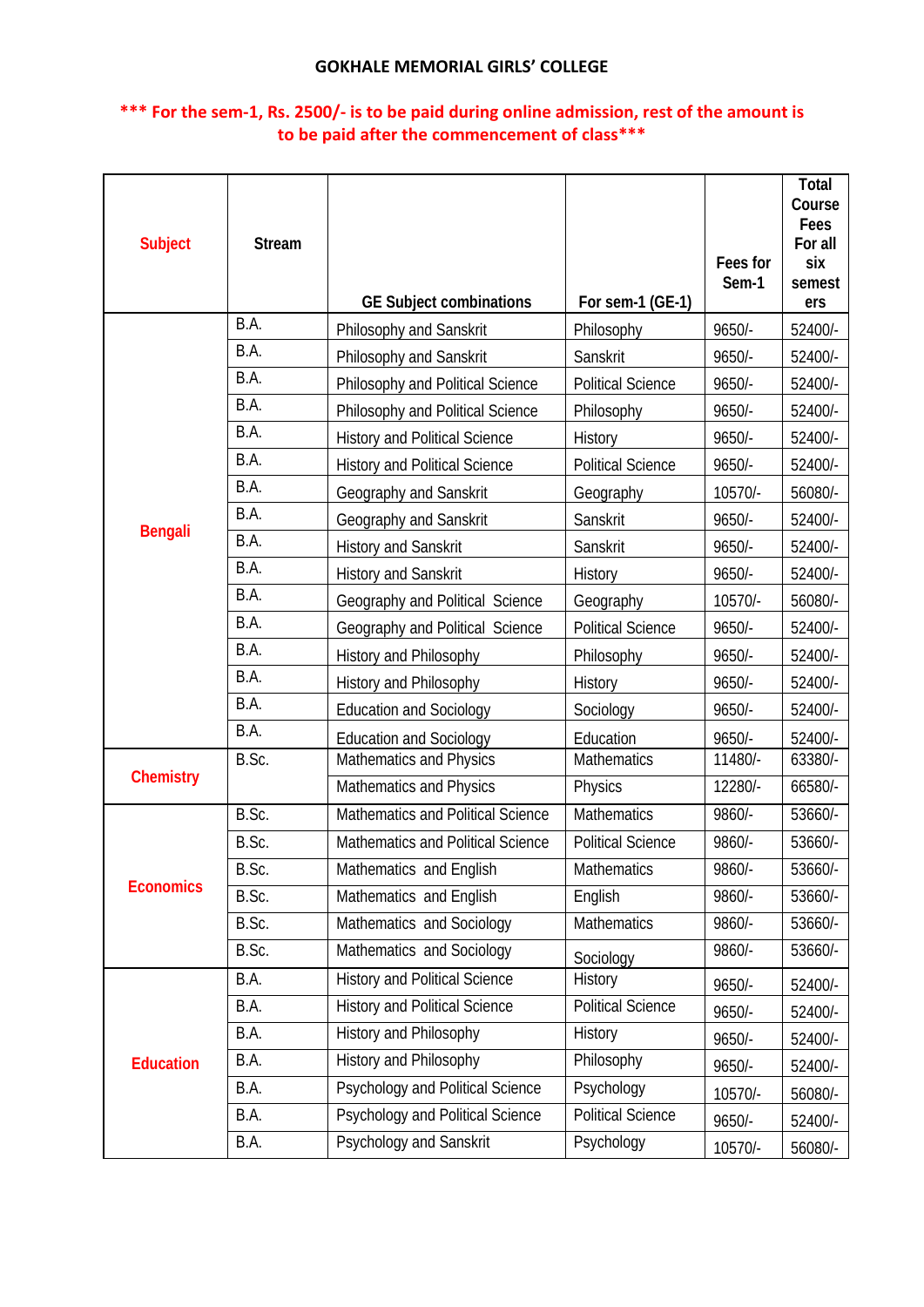|                | B.A.  | Psychology and Sanskrit                | Sanskrit                           | 9650/-   | 52400/- |
|----------------|-------|----------------------------------------|------------------------------------|----------|---------|
|                | B.A.  | <b>History and Sanskrit</b>            | Sanskrit                           | 9650/-   | 52400/- |
|                | B.A.  | History and Sanskrit                   | History                            | 9650/-   | 52400/- |
|                |       |                                        |                                    |          |         |
|                | B.A.  | History and Psychology                 | Psychology                         | 10570/-  | 56080/- |
|                | B.A.  | History and Psychology                 | History                            | 9650/-   | 52400/- |
|                | B.A.  | <b>History and Sociology</b>           | Sociology                          | 9650/-   | 52400/- |
|                | B.A.  | <b>History and Sociology</b>           | History                            | 9650/-   | 52400/- |
|                | B.A.  | History and Philosophy                 | History                            | 9650/-   | 52400/- |
|                | B.A.  | History and Philosophy                 | Philosophy                         | 9650/-   | 52400/- |
|                | B.A.  | History and Education                  | History                            | 9650/-   | 52400/- |
|                | B.A.  | History and Education                  | Education                          | 9650/-   | 52400/- |
|                | B.A.  | Philosophy and Education               | Philosophy                         | 9650/-   | 52400/- |
|                | B.A.  | Philosophy and Education               | Education                          | 9650/-   | 52400/- |
|                | B.A.  | History and Geography                  | <b>History</b>                     | 9650/-   | 52400/- |
|                | B.A.  | History and Geography                  | Geography                          | 10570/-  | 56080/- |
|                | B.A.  | History and Bengali                    | History                            | 9650/-   | 52400/- |
|                | B.A.  | History and Bengali                    | Bengali                            | 9650/-   | 52400/- |
|                | B.A.  | History and Hindi                      | History                            | 9650/-   | 52400/- |
|                | B.A.  | History and Hindi                      | Hindi                              | 9650/-   | 52400/- |
| <b>English</b> | B.A.  | Philosophy and Bengali                 | Philosophy                         | 9650/-   | 52400/- |
|                | B.A.  | Philosophy and Bengali                 | Bengali                            | 9650/-   | 52400/- |
|                | B.A.  | Philosophy and Hindi                   | Philosophy                         | 9650/-   | 52400/- |
|                | B.A.  | Philosophy and Hindi                   | Hindi                              | 9650/-   | 52400/- |
|                | B.A.  | Geography and Education                | Geography                          | 10570/-  | 56080/- |
|                | B.A.  | Geography and Education                | Education                          | 9650/-   | 52400/- |
|                | B.A.  | Geography and Bengali                  | Geography                          | 10570/-  | 56080/- |
|                | B.A.  | Geography and Bengali                  | Bengali                            | 9650/-   | 52400/- |
|                | B.A.  | Geography and Hindi                    | Geography                          | 10570/-  | 56080/- |
|                | B.A.  | Geography and Hindi                    | Hindi                              | $9650/-$ | 52400/- |
|                | B.A.  | <b>History and Sociology</b>           | History                            | 9650/-   | 52400/- |
|                | B.A.  | <b>History and Sociology</b>           | Sociology                          | $9650/-$ | 52400/- |
|                | B.Sc. | <b>Economics and Political Science</b> | Economics                          | 11180/-  | 61580/- |
| Geography      | B.Sc. | <b>Economics and Political Science</b> | <b>Political Science</b><br>(B.Sc) | 11180/-  | 61580/- |
|                | B.Sc. | <b>English and Economics</b>           | English                            | 11180/-  | 61580/- |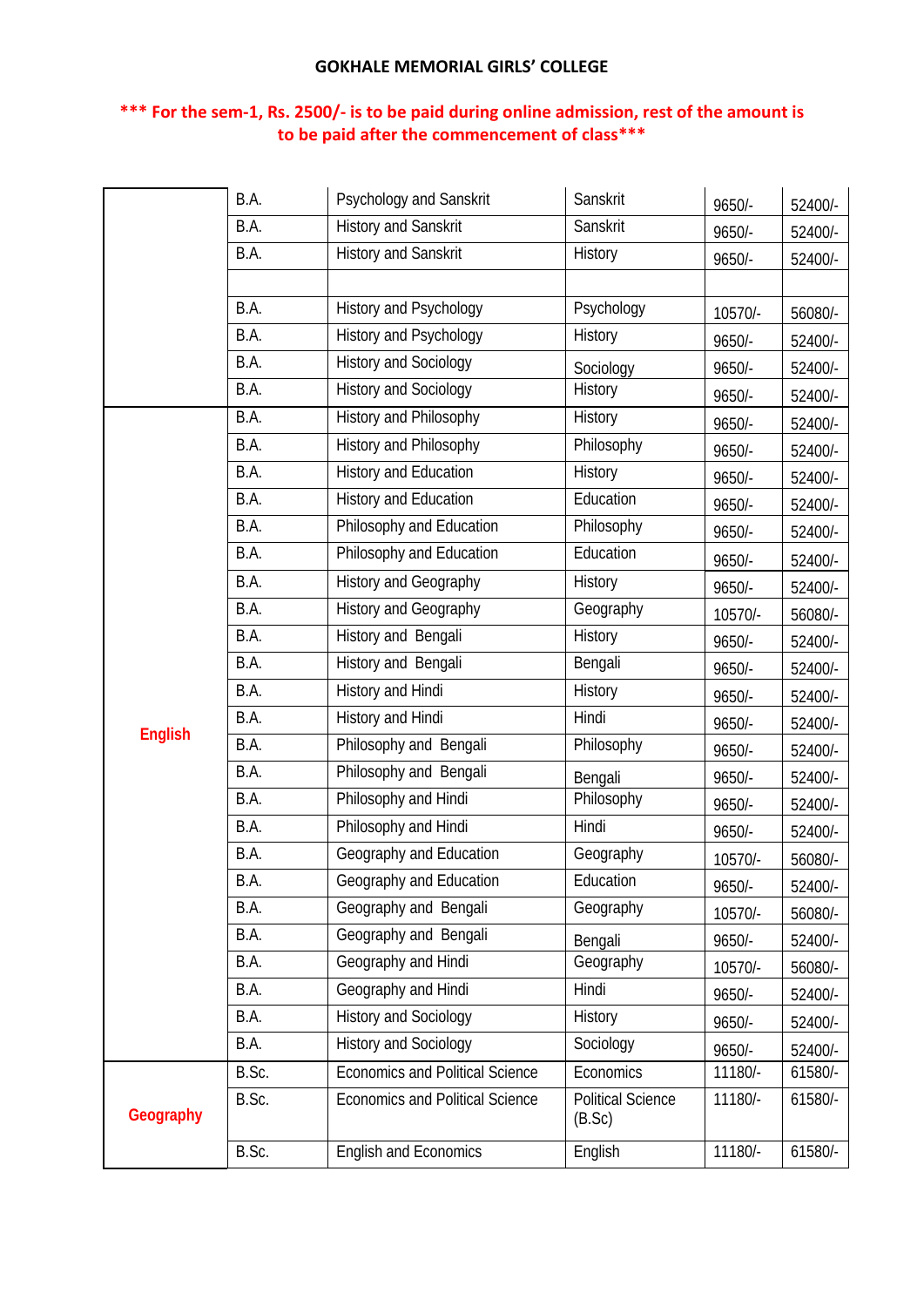|                | B.Sc. | <b>English and Economics</b>           | Economics                        | 11180/-  | 61580/- |
|----------------|-------|----------------------------------------|----------------------------------|----------|---------|
|                | B.Sc. | <b>Economics and Sociology</b>         | Economics                        | 11180/-  | 61580/- |
|                | B.Sc. | <b>Economics and Sociology</b>         | Sociology                        | 11180/-  | 61580/- |
|                | B.A.  | Sanskrit and Education                 | Sanskrit                         | 10970/-  | 60320/- |
|                | B.A.  | Sanskrit and Education                 | Education                        | 10970/-  | 60320/- |
|                | B.A.  | <b>Education and Political Science</b> | Education                        | 10970/-  | 60320/- |
|                | B.A.  | <b>Education and Political Science</b> | <b>Political Science</b><br>(BA) | 10970/-  | 60320/- |
|                | B.A.  | Philosophy and Political Science       | Philosophy                       | 9650/-   | 52400/- |
|                | B.A.  | Philosophy and Political Science       | <b>Political Science</b>         | 9650/-   | 52400/- |
|                | B.A.  | Philosophy and English                 | Philosophy                       | $9650/-$ | 52400/- |
|                | B.A.  | Philosophy and English                 | English                          | 9650/-   | 52400/- |
|                | B.A.  | Sanskrit and Philosophy                | Sanskrit                         | 9650/-   | 52400/- |
|                | B.A.  | Sanskrit and Philosophy                | Philosophy                       | 9650/-   | 52400/- |
|                | B.A.  | Philosophy and History                 | Philosophy                       | 9650/-   | 52400/- |
| Hindi          | B.A.  | Philosophy and History                 | History                          | 9650/-   | 52400/- |
|                | B.A.  | Political Science and History          | <b>Political Science</b>         | 9650/-   | 52400/- |
|                | B.A.  | Political Science and History          | History                          | 9650/-   | 52400/- |
|                | B.A.  | History and English                    | History                          | 9650/-   | 52400/- |
|                | B.A.  | History and English                    | English                          | 9650/-   | 52400/- |
|                | B.A.  | Sociology and Education                | Sociology                        | 9650/-   | 52400/- |
|                | B.A.  | Sociology and Education                | Education                        | 9650/-   | 52400/- |
|                | B.A.  | <b>Political Science and Education</b> | <b>Political Science</b>         | 9650/-   | 52400/- |
|                | B.A.  | <b>Political Science and Education</b> | Education                        | 9650/-   | 52400/- |
|                | B.A.  | Philosophy and Education               | Education                        | 9650/-   | 52400/- |
|                | B.A.  | Philosophy and Education               | Philosophy                       | 9650/-   | 52400/- |
|                | B.A.  | <b>Education and English</b>           | Education                        | 9650/-   | 52400/- |
|                | B.A.  | <b>Education and English</b>           | English                          | 9650/-   | 52400/- |
|                | B.A.  | Philosophy and English                 | English                          | 9650/-   | 52400/- |
| <b>History</b> | B.A.  | Philosophy and English                 | Philosophy                       | 9650/-   | 52400/- |
|                | B.A.  | Philosophy and Bengali                 | Bengali                          | 9650/-   | 52400/- |
|                | B.A.  | Philosophy and Bengali                 | Philosophy                       | 9650/-   | 52400/- |
|                | B.A.  | Geography and Bengali                  | Geography                        | 10570/-  | 56080/- |
|                | B.A.  | Geography and Bengali                  | Bengali                          | 9650/-   | 52400/- |
|                | B.A.  | <b>Education and Sanskrit</b>          | Sanskrit                         | 9650/-   | 52400/- |
|                | B.A.  | <b>Education and Sanskrit</b>          | Education                        | 9650/-   | 52400/- |
|                | B.A.  | Political Science and Bengali          | <b>Political Science</b>         | 9650/-   | 52400/- |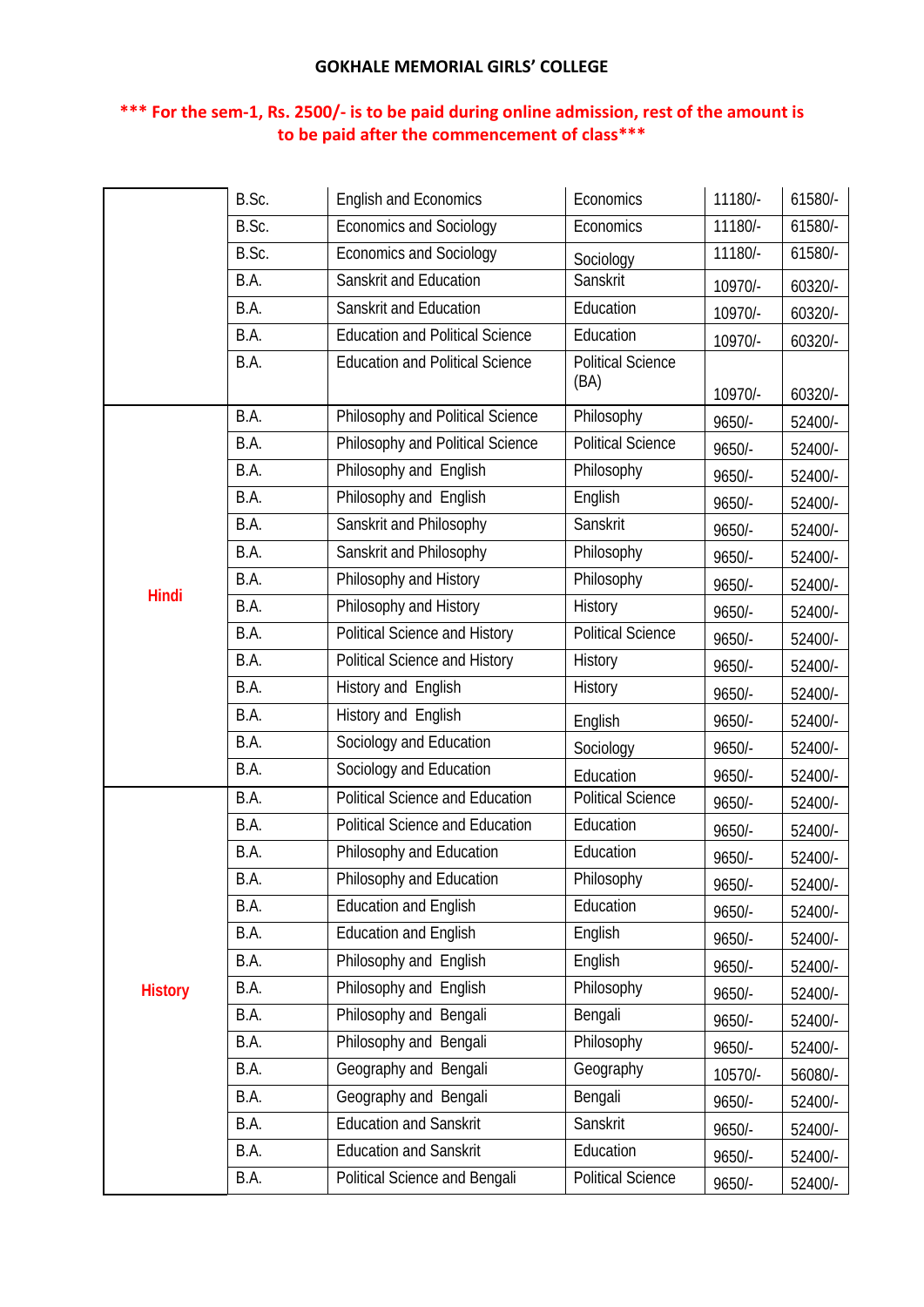|                                    | B.A.  | Political Science and Bengali          | Bengali                  | 9650/-   | 52400/- |
|------------------------------------|-------|----------------------------------------|--------------------------|----------|---------|
|                                    | B.A.  | Philosophy and Hindi                   | Sociology                | $9650/-$ | 52400/- |
|                                    | B.A.  | Philosophy and Hindi                   | Hindi                    | 9650/-   | 52400/- |
|                                    | B.A.  | Political Science and Hindi            | <b>Political Science</b> | $9650/-$ | 52400/- |
|                                    | B.A.  | Political Science and Hindi            | Hindi                    | 9650/-   | 52400/- |
|                                    | B.A.  | Geography and English                  | English                  | 9650/-   | 52400/- |
|                                    | B.A.  | Geography and English                  | Geography                | 10570/-  | 56080/- |
|                                    | B.A.  | <b>Education and Sociology</b>         | Education                | 9650/-   | 52400/- |
|                                    | B.A.  | <b>Education and Sociology</b>         | Sociology                | 9650/-   | 52400/- |
|                                    | B.A.  | Political Science and Sociology        | <b>Political Science</b> | 9650/-   | 52400/- |
|                                    | B.A.  | <b>Political Science and Sociology</b> | Sociology                | $9650/-$ | 52400/- |
|                                    | B.Sc. | Physics and Chemistry                  | Physics                  | 10780/-  | 57460/- |
|                                    | B.Sc. | Physics and Chemistry                  | Chemistry                | 10780/-  | 57460/- |
| <b>Mathematics</b>                 | B.Sc. | Physics and Economics                  | Economics                | 9860/-   | 53780/- |
|                                    | B.Sc. | Physics and Economics                  | Physics                  | 10780/-  | 57460/- |
|                                    | B.A.  | History and Bengali                    | History                  | $9650/-$ | 52400/- |
|                                    | B.A.  | History and Bengali                    | Bengali                  | 9650/-   | 52400/- |
|                                    | B.A.  | <b>Political Science and Education</b> | Political Science        | $9650/-$ | 52400/- |
|                                    | B.A.  | <b>Political Science and Education</b> | Education                | $9650/-$ | 52400/- |
|                                    | B.A.  | Sanskrit and Education                 | Sanskrit                 | 9650/-   | 52400/- |
|                                    | B.A.  | Sanskrit and Education                 | Education                | 9650/-   | 52400/- |
| Philosophy                         | B.A.  | Bengali and Sanskrit                   | Bengali                  | 9650/-   | 52400/- |
|                                    | B.A.  | Bengali and Sanskrit                   | Sanskrit                 | 9650/-   | 52400/- |
|                                    | B.A.  | History and English                    | History                  | $9650/-$ | 52400/- |
|                                    | B.A.  | History and English                    | English                  | $9650/-$ | 52400/- |
|                                    | B.A.  | Sociology and Education                | Education                | 9650/-   | 52400/- |
|                                    | B.A.  | Sociology and Education                | Sociology                | 9650/-   | 52400/- |
|                                    | B.Sc. | <b>Chemistry and Mathematics</b>       | Chemistry                | 11980/   | 64780/- |
| <b>Physics</b>                     | B.Sc. | <b>Chemistry and Mathematics</b>       | <b>Mathematics</b>       | 11180/-  | 61580/- |
|                                    | B.A.  | History and Philosophy                 | History                  | 9650/-   | 52400/- |
| <b>Political</b><br><b>Science</b> | B.A.  | History and Philosophy                 | Philosophy               | $9650/-$ | 52400/- |
|                                    | B.A.  | History and Education                  | History                  | 9650/-   | 52400/- |
|                                    | B.A.  | History and Education                  | Education                | 9650/-   | 52400/- |
|                                    | B.A.  | Geography and Education                | Geography                | 10570/-  | 56080/- |
|                                    | B.A.  | Geography and Education                | Education                | $9650/-$ | 52400/- |
|                                    | B.A.  | Philosophy and Education               | Philosophy               | 9650/-   | 52400/- |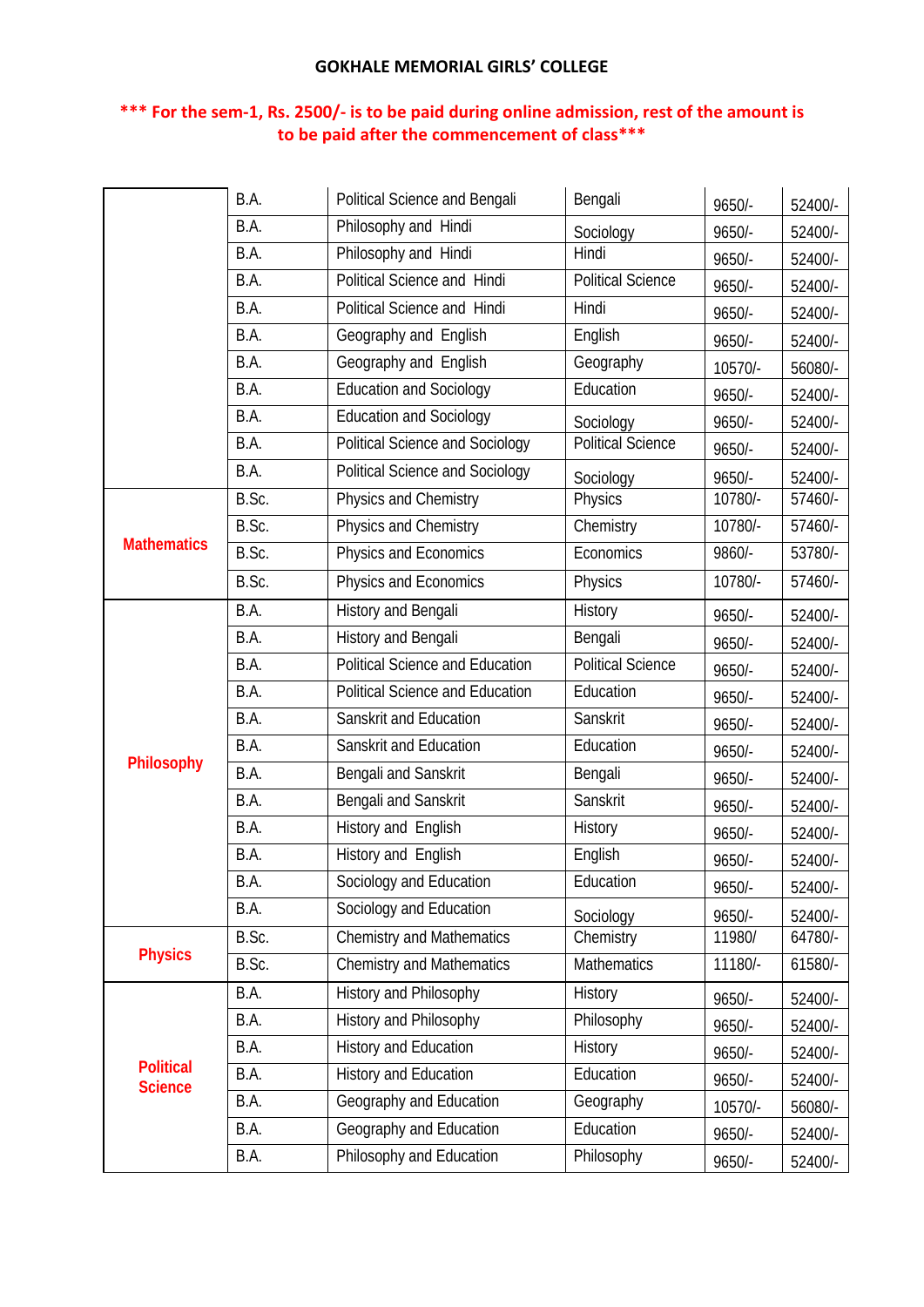|                                         | B.A.          | Philosophy and Education               | Education                | 9650/-   | 52400/- |
|-----------------------------------------|---------------|----------------------------------------|--------------------------|----------|---------|
|                                         | B.A.          | Economics and History                  | Economics                | $9650/-$ | 52400/- |
|                                         | B.A.          | <b>Economics and History</b>           | History                  | $9650/-$ | 52400/- |
|                                         | B.A.          | History and Geography                  | Geography                | 10570/-  | 56080/- |
|                                         | B.A.          | History and Geography                  | History                  | 9650/-   | 52400/- |
|                                         | B.A.          | History and Bengali                    | Bengali                  | 9650/-   | 52400/- |
|                                         | B.A.          | History and Bengali                    | History                  | 9650/-   | 52400/- |
|                                         | B.A.          | History and Hindi                      | Hindi                    | $9650/-$ | 52400/- |
|                                         | B.A.          | History and Hindi                      | History                  | $9650/-$ | 52400/- |
|                                         | B.A.          | Philosophy and Bengali                 | Philosophy               | 9650/-   | 52400/- |
|                                         | B.A.          | Philosophy and Bengali                 | Bengali                  | 9650/-   | 52400/- |
|                                         | B.A.          | Philosophy and Hindi                   | Philosophy               | 9650/-   | 52400/- |
|                                         | B.A.          | Philosophy and Hindi                   | Hindi                    | 9650/-   | 52400/- |
|                                         | B.A.          | Education and Sociology                | Sociology                | 9650/-   | 52400/- |
|                                         | B.A.          | Education and Sociology                | Education                | 9650/-   | 52400/- |
|                                         | B.A.          | Geography and Sociology                | Sociology                | 9650/-   | 52400/- |
|                                         | B.A.          | Geography and Sociology                | Geography                | 10570/-  | 56080/- |
|                                         | B.Sc.         | <b>Political Science and Economics</b> | <b>Political Science</b> | 11180/-  | 61580/- |
|                                         | B.Sc.         | <b>Political Science and Economics</b> | Economics                | 11180/-  | 61580/- |
|                                         | B.Sc.         | <b>Economics and English</b>           | English (BSc)            | 11180/-  | 61580/- |
|                                         | B.Sc.         | <b>Economics and English</b>           | Economics                | 11180/-  | 61580/- |
| Psychology                              | B.A.          | <b>Education and English</b>           | English (BA)             | 10970/-  | 60320/- |
|                                         | B.A.          | <b>Education and English</b>           | Education (B.A)          | 10970/-  | 60320/- |
|                                         | B.Sc.         | <b>Economics and Sociology</b>         | Sociology (BSc.)         | 11180/-  | 61580/- |
|                                         | B.Sc.         | <b>Economics and Sociology</b>         | Economics                | 11180/-  | 61580/- |
| <b>Major Subjects</b>                   |               |                                        |                          |          |         |
| <b>MAJOR</b>                            |               |                                        |                          |          |         |
|                                         | <b>STREAM</b> | <b>SUBJECT COMBINATION</b>             | <b>Subject</b>           |          |         |
| <b>SUBJECT</b>                          |               |                                        |                          |          |         |
|                                         | B.Sc. (Major) | Economics and Psychology               | Economics (BSc.)         | 12450/-  | 69200/- |
| Advertising                             |               |                                        |                          |          |         |
| Sales,<br>Promotion and<br><b>Sales</b> | B.Sc. (Major) | <b>Economics and Psychology</b>        | Psychology<br>(BSc.)     | 13370/-  | 72880/- |
| Management                              | B.A.(Major)   | <b>Education and English</b>           | Education (B.A.)         | 12180/-  | 67580/- |
|                                         |               |                                        |                          |          |         |